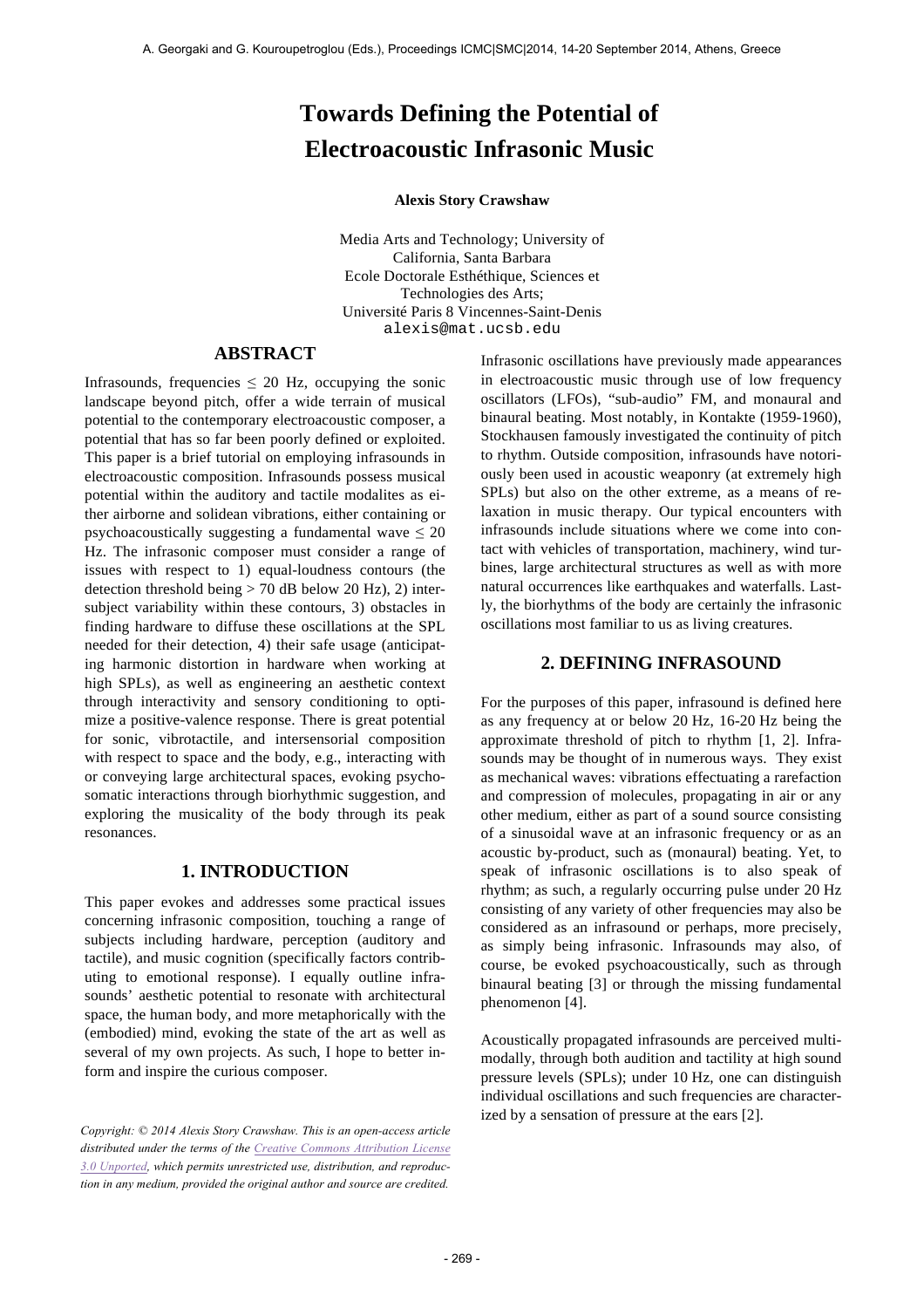# **3. CONSTRAINTS TO CONSIDER**

In composing with infrasounds, there are several key perceptual and material considerations to take note of. In addition to highlighting what these parameters are, I will address how other composers and myself have confronted these or similar issues artistically, within our own works.

#### **3.1 Perceptual Constraints**

#### *3.1.1 Hearing threshold*

Though 20 Hz is the value oft cited in literature as the lower frequency threshold of human hearing, it is a rather arbitrary number in terms of perception: human hearing does not cease below this point [2]. This value simply accounts for a point after which the threshold for detection continues to climb above 70 dB or so, as illustrated in Figure 1.



**Figure 1**. Threshold of hearing below 100 Hz, after Chatillon [5].

In addition to these values, one must consider the rather large inter-subject variability in the perception threshold occurring in this low frequency range. Certain authors claim discrepancies between subjects by as much as 29 dB more sensitive [6]. Given the plasticity of the brain in other frequency discrimination tasks, Leventhall (2009) [7] posits the possibility for infrasonic sensitization to occur after long-term exposure; this doubtlessly necessitates targeted empirical research.

The prospect of better sensitizing individuals to infrasounds through artistic conditioning has been a research inquiry of my own. I am currently developing a sound and art installation with sculpture and visual artist Robert H. Lamp called *La Galerie d'Ondes* which explores using various visual objects, including cymatic art, as a means of infrasonic visualization and intersensorial reinforcement [8]. We plan on organizing formal empirical studies around the exhibition to determine if subjects might improve performance on infrasonic detection tasks after exposure to the exhibit. A preview show was realized as part of the Journées d'Informatique Musicale in 2013 and the full show is set to open at the Maison des Sciences de L'Homme in early 2015 in Paris. Already, with the use of some mylar-based membrane sculptures and a cymatic object using oobleck (a non-Newtonian fluid made from cornstarch and water), verbalized comments from spectators express promise of the installation's ability to encourage and enhance listening in this low-frequency range.

#### *3.1.2 Equal-loudness contours*

Shown in Figure 2 are Møller and Pedersen's proposed infrasonic continuation of the ISO 226:2003 curves.



**Figure 2**. Dashed lines indicate the proposed equal loudness contours below 20 Hz [2].

However, inter-subject discrepancies are also manifest when measuring levels of perceived intensity, evident even in an artistic context. Gupfinger et al. (2009) [9] in their sound installation *Interactive Infrasonic Environment* noted inter-subject variability with respect to reported perceived intensity/discomfort of 10 subjects to three diffused levels of intensity, which the authors characterize as *low*, *middle*, and *high* —regrettably, the dB levels are not specified. Using a custom-made organ pipe device, they diffused a continuous frequency at 15 Hz and employed a tracking system in Max to allow participants to vary the amplitude by one's position in the venue space. Although the tone was perceptible by all participants, the threshold of discomfort varied: for two, it occurred at the middle level, five subjects reported discomfort only at the high level, and the other three experienced no discomfort at all. Interestingly, despite having been exposed to feelings of discomfort, all reported that their experience with the device and installation had been pleasant. One could perhaps attribute this fact to the sense of voluntary participation in this study, all within the context of an artistic installation, and/or to the sense of perceived control that the subjects could exercise in this interactive environment.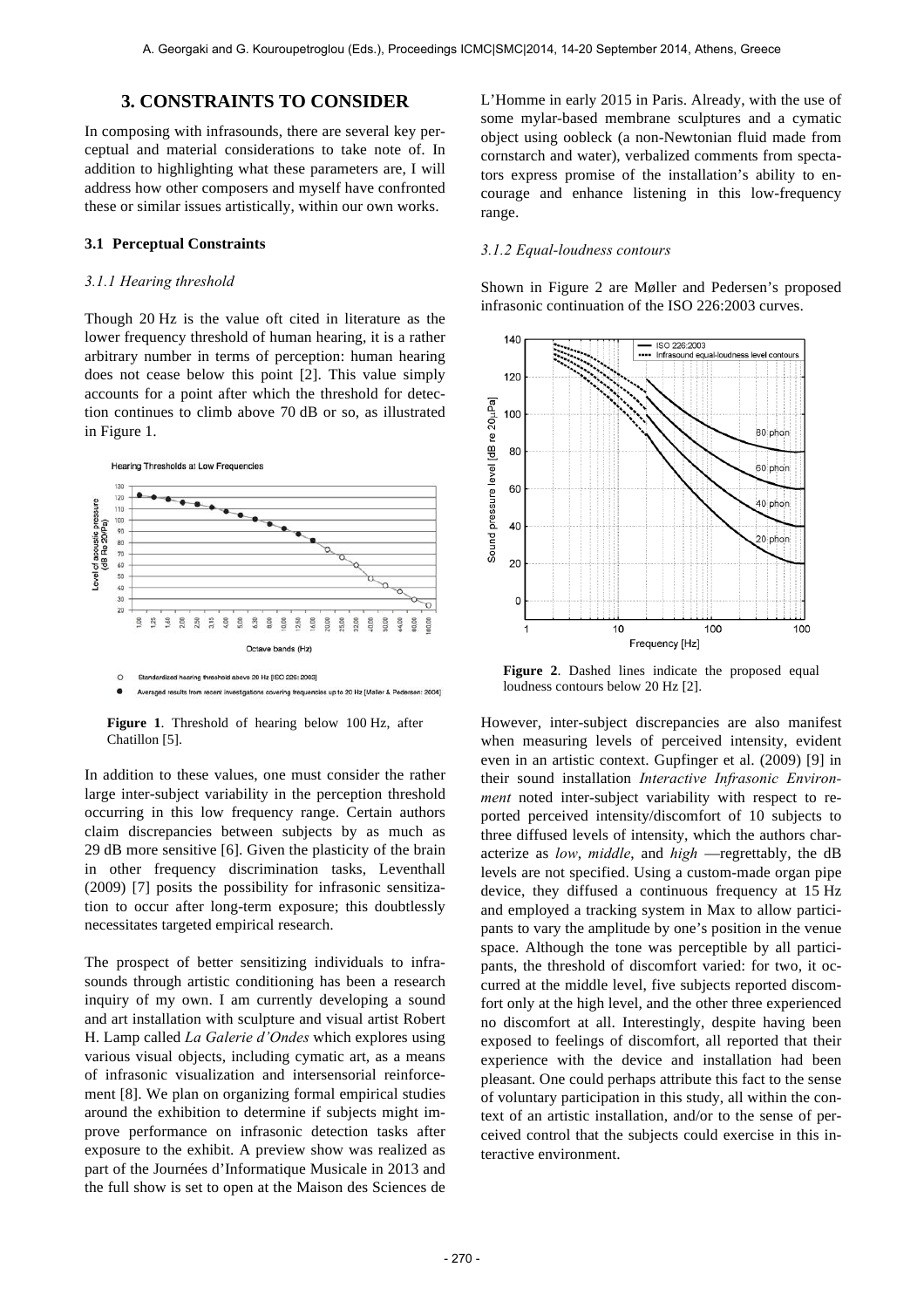As such, to address this non-linearity across individuals and to optimize the potential for a positive-valenced experience, the composer, particularly in respect to sound installations, might consider creating an aspect of audience interactivity, thus providing a context where an audience member can calibrate his or her own exposure.

#### *3.1.3 Vibrotactile threshold*

While Dodge  $&$  Jerse (1997)[10] specify 120 dB as the *threshold of feeling* at which the whole body feels sound vibrations from acoustic waves, Møller and Pedersen (2004) [2] pinpoint the threshold of vibrotactile perception at low frequencies to be at around 20-25 dB above their hearing threshold for certain points on the body such as at the lumbar region, buttock, thigh, and calf. Additionally, a sensation of pressure may be felt at the upper chest and throat. A comparison between hearing and vibrotactile thresholds can be found in Figure 3.



**Figure 3**. Vibrotactile detection thresholds to airpropagated infrasounds for hearing and deaf individuals, after Landström et al. (1983) [2].

When diffusing low frequencies from a speaker, one should also consider the conduction of such low frequencies through solid objects, such as the floor or seats. This may occur as a result of transduction of airborne waves or may simply be a direct result of the vibrations from the speaker passing through to the surface onto which it is coupled.<sup>1</sup> As such, the perception of these infrasounds is dependent on the threshold of touch.

### **3.2 Consequences for Diffusion**

 $\overline{a}$ 

The constraints of our perceptual mechanisms do not account for the popularity of the figure 20 Hz as some sort of cutoff point for auditory perception. In fact, the reason for this value has been perhaps due in part to lack of access to hardware capable of replicating these frequencies at the high dB levels needed to detect them. Most professional subwoofers do not perform at these infrasonic frequencies. To produce the greatest range of frequencies under 20 Hz at a significant SPL and using a standard subwoofer design, such a speaker must employ a more

massive coil than most current widespread models, which would greatly compromise its ability to produce bass frequencies in the pitched audio domain. To cover an infrasonic range from 5 to 20 Hz, such a coil would already have to be able to produce a two-octave frequency range — a range between 1 and 20 Hz would instead be about 4.3 octaves. It's a compromise that has been deemed, for the most part, to be commercially uninteresting to most manufacturers.

The diameter and mass of the speaker cone are other highly pertinent factors. Increasingly larger diameter membranes are recommended to allow for sufficient impedance with the air at lower frequencies; the sound pressure level that one can produce is directly proportional to the cubic volume of air that one can displace per second. 2 To illustrate the magnitude of the cone's task, consider the wavelengths of infrasounds. A wavelength in meters of a given frequency (in Hz) may be calculated according to the celerity (speed) of sound in m/s by the following equation:

$$
\frac{c}{f} = \lambda \tag{1}
$$

Given a celerity of 337.16 m/s (with room temperature at 20°C), 20 Hz has a 16.86 m wave, 10 Hz a 33.72 m one, and so on. To illustrate the problem of impedance and proper coupling to the air, consider that one can open and shut a door at a rate of 1 cycle per second and create a 1 Hz wave; of course, due to insufficient coupling, this approximately 337.16 m wave will be imperceptible.<sup>3</sup>

One should equally be mindful of highpass filters (including DC blockers). Even if certain high-end subwoofers have the potential to produce infrasonic waves, many of these subwoofers possess active crossover filters to optimize power towards producing pitched bass frequencies. In addition to one's speakers, the composer must do a bit of detective work to verify that one's sound card, amplifier, software, etc. don't already filter out these frequencies.

Given all the above listed limitations, there are a number of options to circumvent certain of these issues. Concerning more commercially available products, if one internally modifies the active crossover filters in certain subwoofers, such as the 600-HP and 700-HP of the Meyer Sound High Power series, one may obtain infrasonic frequencies.<sup>4</sup> One of their latest models, a "low frequency control element," the LFC-1100, is distinctly not marketed as a subwoofer, conceived for producing lower frequencies. It is also capable producing infrasonic frequencies.5 Other products such as the Bag-End PD-18E-AD possess an "External Infra Integrator," with a frequency

l

<sup>&</sup>lt;sup>1</sup> From personal correspondence with Roger Schwenke, PhD, Chief Scientist at Meyer Sound Laboratories: August 29, 2012.

<sup>&</sup>lt;sup>2</sup> From personal correspondence with Roger Schwenke, PhD, Chief Scientist at Meyer Sound Laboratories: August 9, 2012.  $3$ Idem.

<sup>4</sup> From personal correspondence with Roger Schwenke, PhD, Chief Scientist at Meyer Sound Laboratories: November, 2011.

<sup>&</sup>lt;sup>5</sup>From personal correspondence with Roger Schwenke, PhD, Chief Scientist at Meyer Sound Laboratories: August 29, 2012.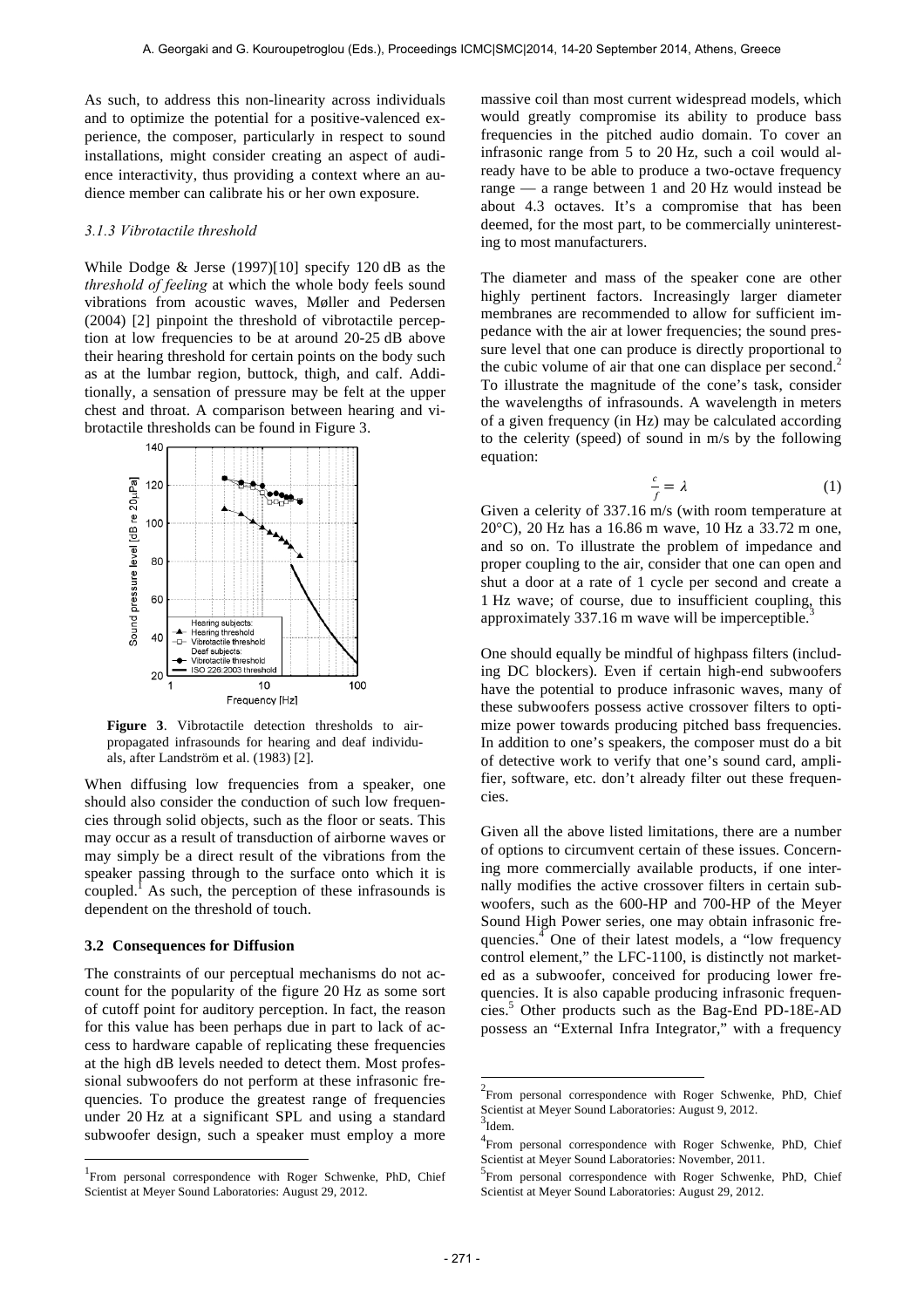response going down to 8 Hz and a maximal output of 97 dB at 10 Hz. $<sup>6</sup>$ </sup>

There are also solutions in rare and prototype devices. Rotary subwoofers such as the TRW-17 by Eminent Technology seem promising; they can be installed with an infinite baffle and use pitched blades to produce frequency. The company claims a flat frequency response down to  $5 Hz<sup>7</sup>$  However, their high cost is certainly a deterrent at around 22,000-26,000 USD. Certain artists have constructed custom devices such as organ pipes [9] or "bass cannons" (using a speaker cone bolted to a 22 foot galvanized-steel pipe) like composer Marina Rosenfeld for her piece *Cannons*, 2010. 8

Locating the proper diffusional hardware has also proven a creative constraint. I've also looked into producing vibrotactile infrasounds via tactile transducers and actuators. In general, I've found linear actuators (such as those manufactured by Crowson Technologies) to have a wider and more refined frequency response in the infrasonic range than transducers (such as the Aura Bass Shaker Pro, which is greatly constricted by a resonant frequency at around 40 Hz). Vibrotactile infrasounds offer their own set of musical potential, which I will briefly outline later on.

High-quality headphones may provide the simplest solution for listening and infrasonic studio composition. They are not subject to the same problems of propagation as speakers, being more or less directly coupled to the ear. One model I've successfully used is Beyerdynamic's DT770 Pro (250 ohm), with a frequency response purportedly down to 5 Hz, although through my own personal use and trials, I've only been able to work down to 9 Hz with a pure sine wave in a quiet studio, which is still impressive of the model, nevertheless [10].

Hopefully, with increasing interest in developing content for these low range frequencies, the technology to support their composition will continue to develop and become more commercially available and affordable.

# **3.3 Issues of Safety and Comfort Pertaining to Amplitude**

When working with frequencies that necessitate a high SPL for their detection, a composer must consider the listener's comfort and safety. Chatillon in his review of infrasonic literature [5], proposes a series of limit values regarding exposure to infrasounds, outlined in Table 1:

 $\overline{a}$ 

### **Continuous Infrasounds**

| <b>Expositional Calculation</b>                                | <b>Using G-Weighting</b><br>- Summation of energies re-<br>ceived between the octave bands<br>comprised between 1 Hz and<br>$20$ Hz |
|----------------------------------------------------------------|-------------------------------------------------------------------------------------------------------------------------------------|
| Expositional limit value in dB[G]<br>for a duration of 8 hours | $102$ dB[G]                                                                                                                         |
| If the expositional duration is<br>reduced by a factor of 2    | Increase the limit value by $+3$ dB                                                                                                 |

## **Impulsive Infrasound**

| <b>Expositional Calculation</b> | <b>Without Weighting</b> |
|---------------------------------|--------------------------|
| Expositional limit value        | $145$ dB[Lin]            |

**Table 1.** Proposed expositional limits to infrasounds [5].

Altmann (1999) outlines isosonic curves in respect to thresholds for pain and eardrum rupture, found in Figure 4:



**Figure 4**. Aural pain curve in context to equal loudness contours [12].

While the thresholds for auditory pain and damage in the infrasonic range are higher than those for pitched frequencies, the utmost precaution should nevertheless be exercised at high amplitudes, particularly in anticipating any harmonic coloration or artifacts above 20 Hz that one's sound system may produce. Again, to reiterate, one should avoid using frequencies above 120 dB, the general threshold of pain for pitched frequencies, as most widespread sound systems cannot produce unadulterated infrasonic waves.

On the subject of comfort, one approach to addressing this matter may be through cultivating a sense of perceived trust within the artistic environment. Many of the negative connotations around infrasound, given the use of

<sup>&</sup>lt;sup>6</sup>Full Compass. Bag End specifications: PD-18E-AD. Source: http://www.fullcompass.com/common/files/3173-PD18E-AD%20Bag%20End%20specs.pdf

<sup>7</sup> Eminent Technology. (2005-2011). Woofer

Comparison. Eminent Technology, Inc. Planar Magnetic Loudspeakers and Audio Technology. Extracted September 5, 2012 from http://www.eminent-tech.com/woofercomparison.html <sup>8</sup>

<sup>&</sup>lt;sup>8</sup> From personal correspondence with Marina Rosenfeld: February 26, 2014.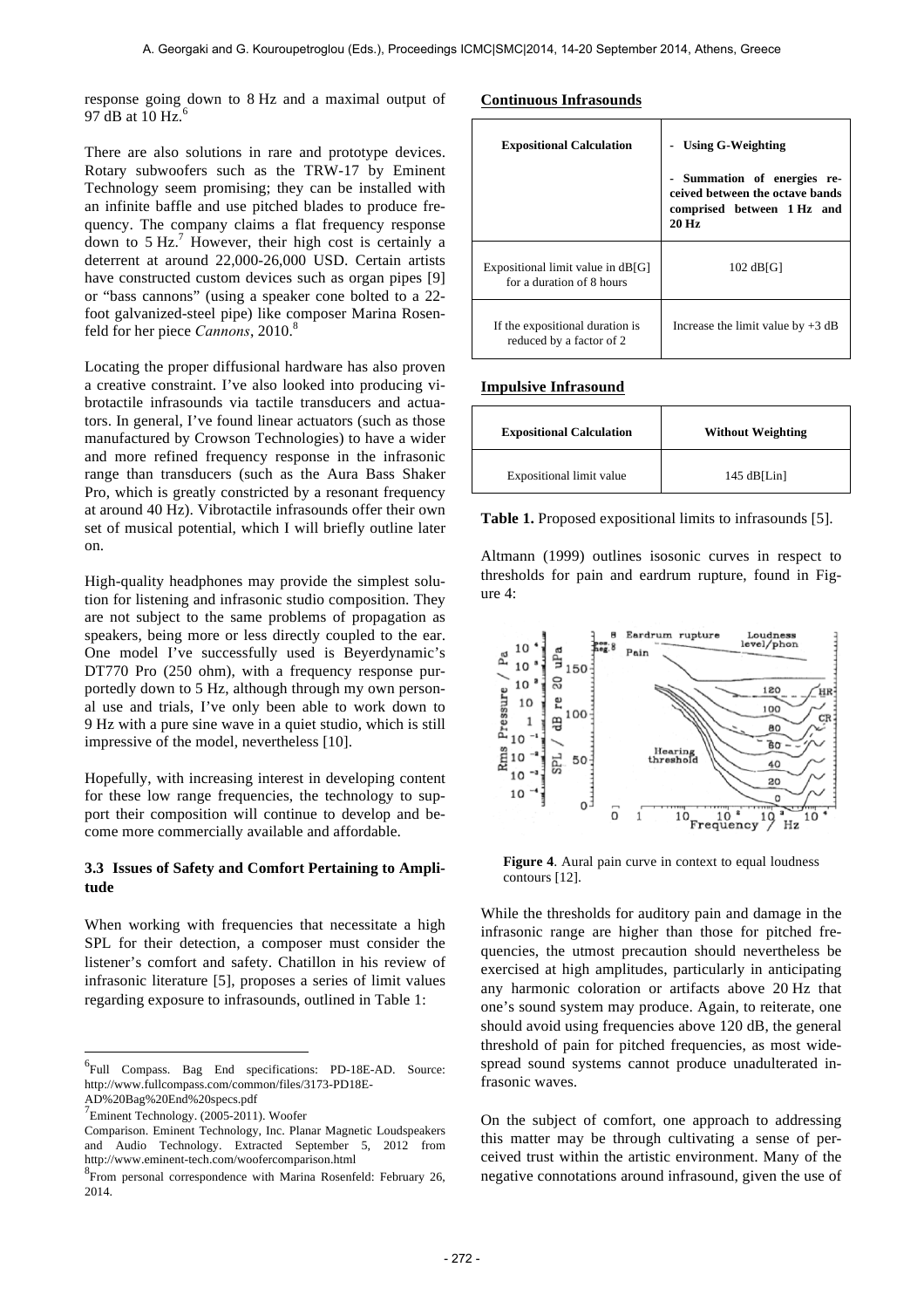low frequency in sonic weapons, are not valid in an artistic context. The use of sonic weaponry is too vast a subject to thoroughly treat in the scope of the paper, but one should bear in mind that their potential for harm is equally a factor of certain psychosomatic responses given an involuntary infliction by a high intensity stimulus. Not only are excessive SPLs employed in these circumstances, but these levels are coupled with the emotional and situational context in which they are used: the listener perceives malicious intent on the part of their author. Music in the pitched domain has also been used as an instrument of torture; context is key.

When using a high intensity stimulus, the composer can follow or investigate certain measures to cultivate a sense of trust between artist and audience. In a concert or installation, the audience member should feel like they have the freedom to leave at will. As mentioned earlier with the Infrasonic Interactive Environment [9], providing for interactive parameters, particularly in modulating the amplitude, might be ideal for accounting for more sensitive individuals. In *La Galerie d'Ondes*, the musical component shifts between alternating movements of sound sculpture (with stationary waves) and composition. The non-linearity in the distribution of such waves in the space (see Figure 5) creates an experience dependent on one's participation and interaction in the space over time.



Distance between parallel surfaces

**Figure 5**. Standing waves in a given space: fundamental frequency ( **—** ), second harmonic (**---**) and third harmonic (- - -). [13].

We further encourage movement around the space by placing objects at different points of the wave maxima and minima. The object *Mirror, Mirror*, shown in Figure 6, acts as a node finder, with wheels and a handle to allow the spectator to displace it.



**Figure 6**. Visual object *Mirror, Mirror* as part of the preview show for *La Galerie d'Ondes* as it was presented at Les Journées d'Informatique Musicale (2013).

The reflective mylar creates a funhouse effect in reaction to low frequency oscillations. As such one's experience of amplitude is dependent on voluntary and investigative movement around the space, allowing for a more favorable context in which to explore infrasonic perception and music.

Sensory conditioning of one's venue can also be a powerful tool given a high-intensity sensory stimulus. Take for instance La Monte Young's Dream House installation (1969-). Before entering the New York apartment that contains it, a dense grid of high-amplitude superimposed sinusoidal waves, one must take off their shoes. Upon entering the space, one is conditioned through tactility with plush carpeting underfoot and through visual cues: warm immersive colors in pinks and purples. The pillows strewn on the floor act as an invitation to pass time in the venue and further couple one's body to the soft floor. The space also has an interactive element as well, as the slightest movement of the head emphasizes different frequencies. There were even individuals napping on the floor during my visit. As such, due greatly to a carefully curated sensory immersion, these waves, although intense, are perceived as comforting, like a bath. Thus, such considerations in installations, or in cultivating installation-like conditions in concert halls, may optimize the audience's potential to positively receive high-intensity infrasonic waves.

# **4. THE INTEREST IN COMPOSING WITH INFRASOUNDS**

Why infrasounds? Apart from their frequency, there is no significant physical distinction between infrasonic waves and pitched ones [14]. And yet, their unique relationship to space and to the human body distinguish them from higher frequency waves. As rhythms and being at the lower end of our frequency range perception, they have interesting effects on pitched frequency. Given their vibrotactility, they are equally a vehicle with which to explore intersensorial music creation.

#### **4.1 Illustrating magnitude and force**

Infrasounds can convey large spaces and powerful forces. Our physical world conditions us to recognize a causal relationship between a sound's frequency and the size of its given source: the lower a sound's pitch, the larger the source from which it was likely generated. We also tend to associate higher amplitudes with higher energy sources, as to achieve higher SPL levels, there needs to be a significant vibration of molecules.

As discussed in Section 3.1.1, high amplitudes are typically required to perceive an infrasound. Thus, we have an internal schema in place to inform us that any perceptible airborne (mechanical wave) infrasound we experience has likely been emanated from a sizable and powerful source.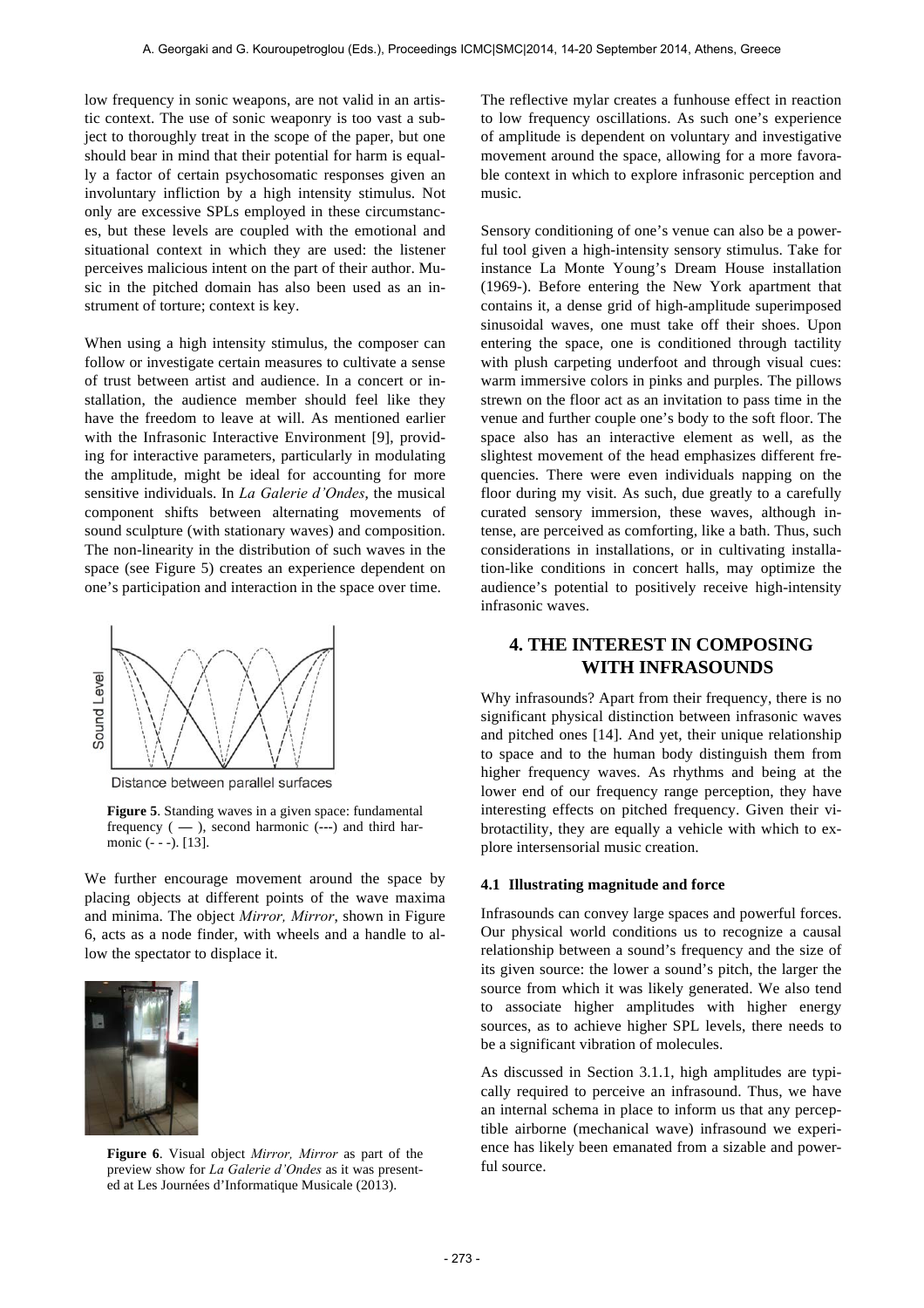The use of low frequencies to illustrate such "greater than life" magnitude has already been culturally exploited, particularly in provoking emotional responses in fear and awe. Many modern horror film composers lace their soundtracks with low frequencies and such frequencies also appear in large cathedrals, emanating from 32' organ pipes producing 16 Hz tones. At the same time, infrasounds are also used in contexts of healing and relaxation as part of music therapy.

# *4.1.1 Their capacity to delineate large architectural spaces*

Infrasounds can be diffused to directly interact with significantly large venue spaces or be composed to illustrate them perceptually.

The room modes of large architectural spaces with dimensions exceeding 8.43 m fall within the infrasonic range, given a celerity of sound at 337.16 m/s and a rectangular space. One may easily determine the frequency of the first harmonic of a standing wave to activate such a room mode. It may be calculated with the following equation [15] given the length L, and where c is the celerity of sound in m/s:

$$
f = \frac{c}{2L} \tag{2}
$$

The activation of these standing waves may be harnessed artistically in a musical composition or in a sound installation. Concerning the former, one can use them to punctuate key moments as I did in my composition *Larry* (2012): this piece was composed for and calibrated to the dimensions of the architectural space, *La Chapelle des Carmelites*, in Saint-Denis, France. Other projects such as the series of installations *Infrasound* (2001-) by artists RHY Yau and Scott Arford, play with architecture, provoking resonant frequencies and other acoustic reflections across various spaces around San Francisco, highlighting the architectural acoustical properties unique to each space. The reported effects according to the given space have ranged in description from a "lulling salve" to jackhammer-like.<sup>9</sup>

There is also further potential for exploitation through physical modeling synthesis. As such, one may evoke sonic, virtual architectures of immense size.

#### **4.2 Rapport with the human body**

 $\overline{a}$ 

Infrasonic oscillations have a profound relationship with the human body. They not only evoke our familiar cardiac and respiratory biorhythms, but, as solidean vibrations, transmitted through the seat, they can provoke certain peak resonances.

#### *4.2.1 Biorhythms*

As our cardiac and respiratory rates are themselves infrasonic oscillations, infrasounds have the potential to evoke an association with such rhythms. Furthermore, it is even possible for such rhythmic to provoke biorhythmic entrainment, where the internal rhythm synchronizes with an external sonic source [16].

Respiratory rhythm for an adult at rest is approximately between 0.2 and 0.33 Hz [17] (usually higher for children or during physical activity). The typical resting heart rate falls between 1-1.33 Hz. This figure tends to rise with age and is generally lower for physically fit individuals. One's heart rate during physical activity should ideally be at 50-85 % of their maximal heart rate. This maximum rate in Hz can estimated as a function of age using the following equation:  $10$ 

$$
f = \frac{(220 - age)}{60} \tag{3}
$$

As such, for adults between the ages of 18-90 years, this maximal rate slows from 3.37 Hz to 2.17 Hz, with a target active heart rate being 1.685-2.8645 Hz for an 18 year-old and 1.085-1.8445 Hz at age 90.

Provided these ranges, one can evoke the excitative and sedative physiological states associated with such rhythms. Furthermore, in a well-crafted composition, one can potentially convey and even elicit certain emotions with such states.

This evocation of biorhythms is particularly powerful when coupled with a peak resonance at the rib cage that occurs as a result of air-propagated low frequency at around 30-80 Hz and is evident at 107 dB [18]. Monaural beating over such frequencies may produce a pulsing sensation at the chest. Such an effect was present in composer Kasper T. Toeplitz's musical contributions to the 2012 music-dance performance *Bestiole* at the Centre Pompidou, whether intended or not on his part [11]. These beatings at excited-state respiratory and cardiac oscillations gave the sensation of shortness of breath, an effect better appreciated by some concert-goers than others (I personally enjoyed the experience). When using such techniques, particularly at excited-state rates or with arrhythmic pulsation, it is recommended to take actions to cultivate artist-audience trust within the venue, perhaps through interactivity or sensory conditioning, as mentioned earlier, or by informing/cautioning them beforehand. (This latter approach, however, might have the opposite effect, creating negative preconceived notions).

## *4.2.2 Biodynamic responses to vibrotactile infrasound*

As M.J. Griffin outlines in his text *The Handbook of Human Vibration* (1990) [19], there are three frequency ranges possessing distinct corporal responses. 1) Below

l

<sup>9</sup> J. Haynes, "The brown note," in Low Bass Theories, *The Wire*, vol. 341, pp. 34, July 2012.

<sup>&</sup>lt;sup>10</sup>American Heart Association. Target Heart Rates. Source: http://www.heart.org/HEARTORG/GettingHealthy/PhysicalActivity/Ta rget-Heart-Rates\_UCM\_434341\_Article.jsp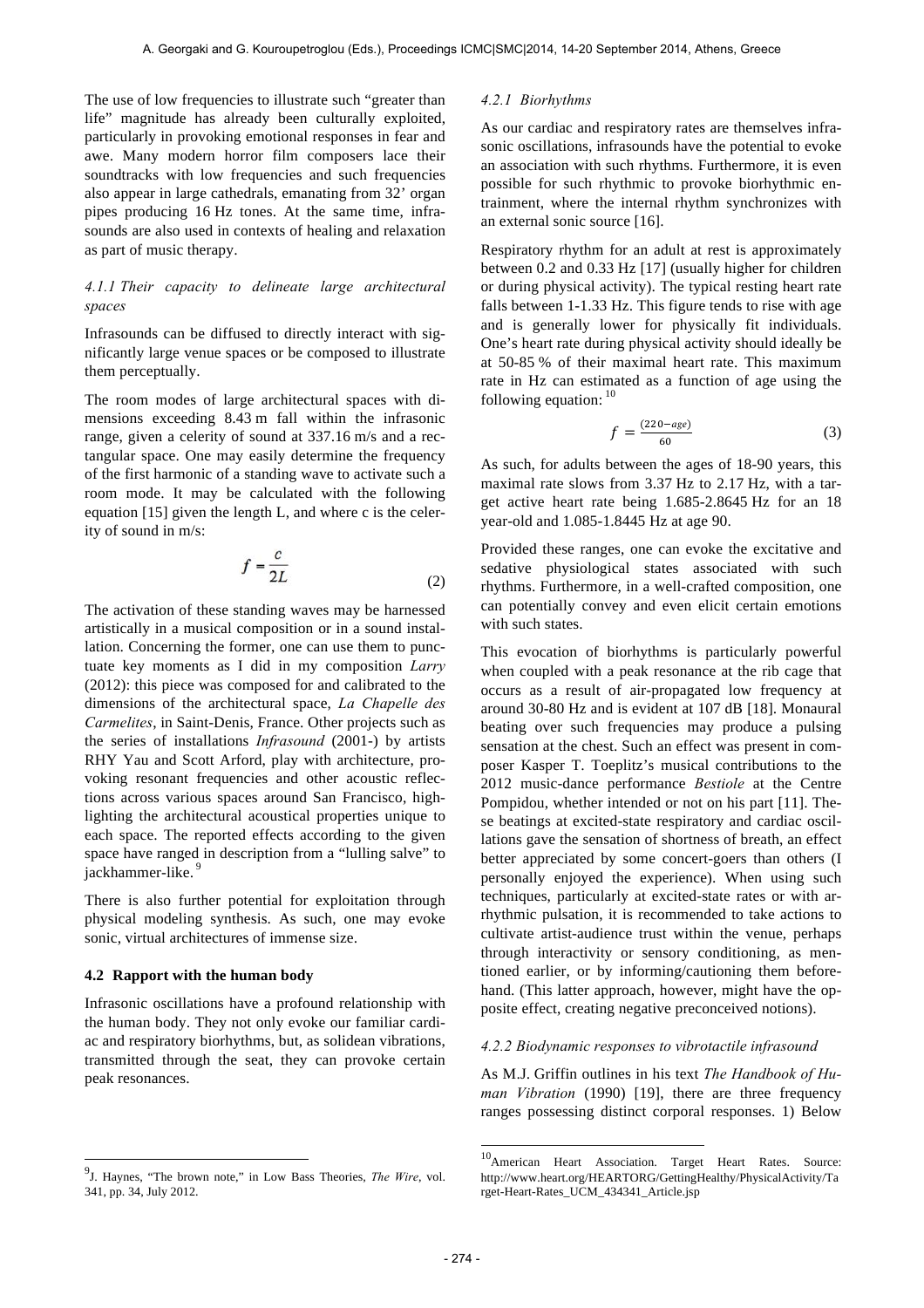1-2 Hz, waves act more or less uniformly on the body (below 0.5 Hz is the range often associated with motion sickness). 2) Above 1-2 Hz, vibrations may be amplified in certain parts of the body. Concerning vibrations to a seated individual, Kitazaki and Griffin (1998) [20] confirmed that a converged principal peak resonance may occur at around 4.9 Hz, with combined resonances of the head, spinal column, and viscera. These values, obtained with healthy male subjects of similar height and weight, were modulated between 4-5.2 Hz according to erect or slouched body posture. Various second mode resonances were identified between 8.1-9.3 Hz, although these were less pronounced than the combined first resonance. Resonances in this second spectral range are subject to variability across individuals according to such additional factors as height, weight, sex, and muscle to fat ratio. 3) The third range is above such resonances, characterized by vibrotactile sensation localized at its point of entry to the body (attenuated elsewhere).

Given such factors, and taking into account inter-subject variability, one could envisage harnessing such resonances musically, creating vibrotactile infrasonic works tailored to certain individuals or for larger groups of similar body type. Equally, with a more mixed group, one could advise the audience to alter their posture to calibrate their body towards their peak resonance.

Visual acuity is also impacted by certain vibrotactile infrasounds. In several studies cited by Ohlbaum (1976), visual acuity was impacted at frequencies between 14- 27 Hz without a helmet and between 3-10 Hz with a helmet [21]. I have noted changes to my visual acuity in using an Aura Pro Bass Shaker when seated on the object between the frequency range of 15-35 Hz [11]. Such effects offer a wealth of potential for use with visual art and might inspire vibro-audiovisual pieces that contrapuntally play between all three modalities.

Wanting to test these various corporal resonances, I made a rudimentary instrument using a phasor in Max 6 hooked up to a Crowson Technologies tactile actuator (attached to a plank for sitting). Thus, I created a *body piano* (2013) for myself containing 5 notes, one pertaining to the under 1-2 Hz frequency range, two calibrated to my first and second peak resonance, a localized frequency at the seat, and a frequency impacting my visual acuity, respectively. I eventually hope to do more sophisticated exploratory work with my simple "instrument" and integrate it into future projects.

# **4.3 Other musical parameters in the sonic and virotactile modalities**

Among the salient features of air-propagated infrasounds is an ability to affect frequencies within the pitched frequency domain, evidenced through amplitude modulation [2]. In addition, with a fundamental frequency in the infrasonic range, and the entire expanse of the pitched frequency range at one's disposition, one can create dense and intricate polyrhythms with inharmonic partials using such basic synthesis techniques as additive and FM. Using two channels, one can further enhance such effects, creating rich polyrhythms with complex phase relations and monaural beating, particularly with FM [11].

In respect to vibrotactile infrasounds, frequency (i.e. rhythm and polyrhythms- when creating infrasonic "harmony"), timbre (with a sense of smoothness to loudness depending on the complexity of the waveform) and spatialization (with multiple tactile devices across the body) are among the most salient exploitable musical parameters. Phase and beating might also contribute some unique effects in the tactile domain. In some recent preliminary qualitative tests I performed on myself and a few other individuals, diffusing a stereo signal to a tactile inertial shaker on either side of the forearm, anterior and posterior, demonstrated that subtle phase variations of around  $π/5$  between two sinusoidal waves of the same frequency were cutaneously detectable, also producing a tugging sensation along the length of the arm. Frequency beating between the two shakers, within a range of around 1-10 Hz of difference, can produce the illusion of rotational movement around the axis of the arm. Further studies are currently being conducted to investigate the scope and nature of these effects and pinpoint the spatial conditions under which these effects occur, with respect to the anatomy of the human body. Additionally, one can create the illusion of cutaneous phantom sources when activating multiple tactile sources on the skin (of a certain proximity) at rates of approximately 6.65-13.33 Hz [22].

With respect to spatialization in the sonic domain, it is worth pointing out that one can create infrasonic effects through circular panning as composer Anne Sedes did using phasors in her octophonic composition *Electrified out of the Coma* (2011).

Sonic and vibrotactile infrasounds can equally be combined to create intersensorial contrapuntal relations. For example, in my piece *Larry* (2012), using cardial rhythms and machine-like sounds (two familiar sources of both sonic and tactile infrasounds) I played between moments of synchrony and counterpoint to play with intersensorial expectations.

# **5. CONCLUSION**

This paper marks perhaps the first interdisciplinary description of information pertinent to infrasonic music creation. Infrasounds can be exploited in the audio or tactile domain (and sometime the vestibular and visual ones too) in various ways: to describe real architectural features or acoustically suggest immense spaces, to interact with the human body through biorhythmic associations or activated resonances, to modulate pitched frequencies, or to play with intersensorial expectations.

As they require a high SPL to be perceived, one must take the necessary precautions to ensure that one's hardware is capable of producing such frequencies at the prerequisite amplitude, and that one does not put their listen-